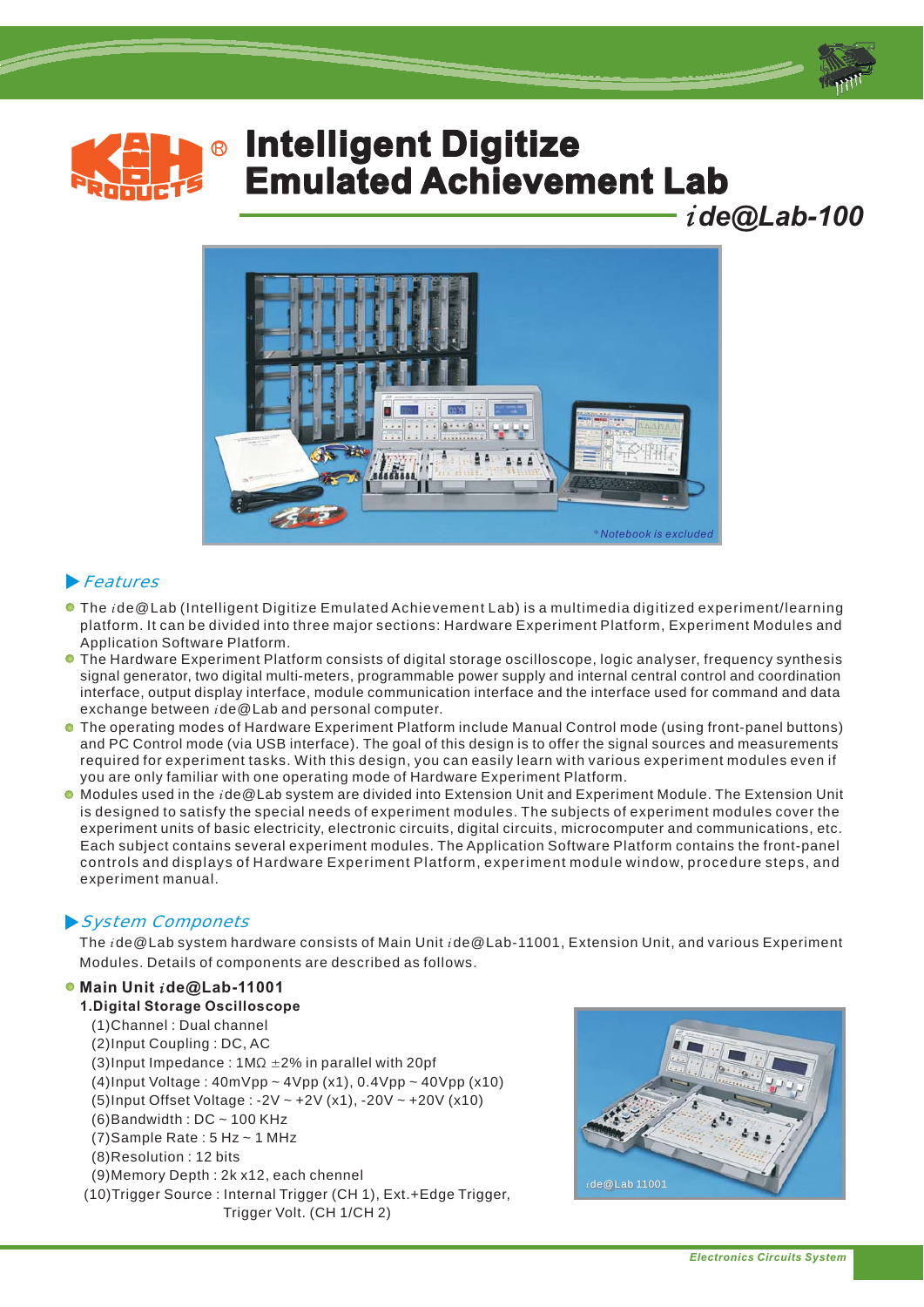# *i de Lab-100 de Lab-100 @@*



## **2.Logic Analyser**

- (1)Channel:9channels
- (2)Input Level : TTL level signals
- (3)Sample Rate : 5Hz ~ 1 MHz
- (4)Trigger Type :
	- high  $(1)$ , low  $(0)$ , don't care  $(x)$ ,
- Rising (  $\uparrow$  ), falling (  $\downarrow$  )
- (5)Memory Depth : 2k x 9

## **DDS FG 3. (Direct Digital Synthesis FG)**

- (1)Output Waveforms :
	- Sine, Triangle, Ramp, Square, Random-Wave, A.M./F.M.
- (2)Amplitude :  $0 \sim 20$ Vpp
- (3)Offset : 0 ~ +/-10V, 100mv/step
- (4)Frequency : 1Hz ~ 2MHz
- (5) Output Impedance:  $50\Omega \pm 10\%$

## **DMM1 and DMM2 4. (Digital Multi-Meters)**

- (1)Resistance (Ω) :
- 400 $\Omega$ , 4K $\Omega$ , 40K $\Omega$ , 400K $\Omega$ , 4M $\Omega$ , 40M $\Omega$  auto range (2)DC Voltage (DCV) : 400mV, 4V, 40V auto range
- Input Impedance :  $\geq 10M\Omega$
- (3)AC Voltage (ACV) : 400mV, 4V, 40V, 400V rms auto range
	- Input Impedance :  $\geq 10M\Omega$
- (4)DC Current (DCA) : 400mA(0.5A/250V fuse protected)
- (5)AC Current (ACA): 400mA(0.5A/250V fuse protected)
- $(6)$ Display:  $3\frac{3}{4}$  digit LCD, Maximum indication 3999

## **5.Variable DC/AC Output**

- (1)DC : output, 2 channels, Positive V+ : 0 ~10 V,
- Negative V- : 0 ~ -10 V (2)AC : Sine, Triangle, Log, Ramp
	- Vpp : 10 V
	- Frequency : 7 ~ 150 Hz
- **6.Fixed DC Output :** +12V/0.5A, -12V/0.5A, +5V/0.5A

## **7.Fixed AC Output :** 9V-0-9V

## **8.Communications and Display Interface**

- (1)PC control and display : Communicating with PC via the USB cable
- (2)Manual control and display : Function key settings (Mode/Parameter Setting) and a 4 x 20 character LCD display (DMM/DDS FG Display)

## - System Requirement

**Hardware:** 1GHz orfaster 32-bit (x86) or 64-bit (x64) **Software :** Windows XP/Vista/7 processor, 512 MB RAM , 200MB available hard disk space

## **Accessories**

- Power Cord x 1
- USB Type A to Type B Cable x 1
- Connection plug and leads x 1set
- de@Lab CD x 2(131xx/133xx, 132xx) *i*
- User Manual x 1
- Circuit Simulation Software TINA Design Suite *(Option)*
- *- i* de@Lab 13292 Storage rack x 2

## -Extension Unit and Experiment Module

## **Extension Unit**

This unit extends the functions of Main Unit to satisfy the needs of experiment tasks when it is added to the *i* de@Lab system.



12001

## *i* **de@Lab-12001: Basic I/O Elements**

1.Universal Counter :

Function : Logic Probe/Frequency/Period

8-digit 7-segment LED display and function select key

- 2.LED Display : L0~L7, input, TTL level
- 3.Debounce PB Switch :
- 4 pushbuttons PSW1 ~ PSW4 with debounced outputs
- 4.Pulser : 2 sets, output A, A , TTL level with P.P. & P.S. switch
- 5.Clock Generator :
	- 1 set (50Hz  $\sim$  14KHz), output, TTL level
- 6.Stand Frequency :

7 sets (0.1Hz, 1Hz, 10Hz, 1KHz, 10KHz, 100KHz, 1MHz), Output, TTL level

7.Data Switch : DP0~DP7, output, TTL level

## **Experiment Modules**

A series of experiment modules is designed for different Subjects.

## **1. de@Lab-131xx: Basic Electricity** *i*

- 13101 Basic Device Module
- 13102 Basic Electricity Experiments Module



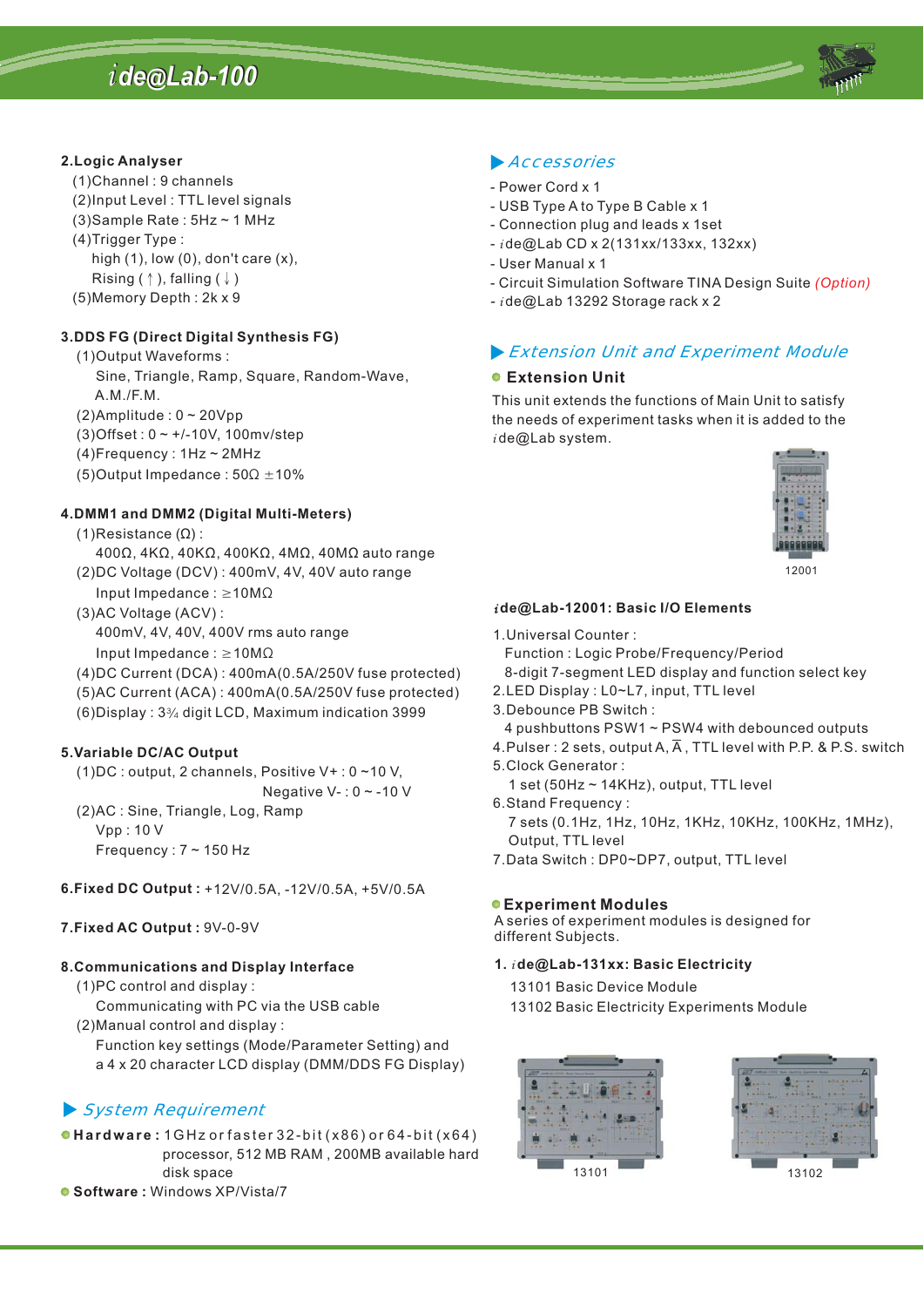

- **2. de@Lab-132xx: Electronic Circuits** *i*
	- 13201 Diode, Clipper & Clamper Module 13202 Rectifier, Differential & Integral Circuit Module 13203 Transistor Amplifier Circuit Module 13204 Multi-Stage Amplifier Circuit Module 13205 FET Circuit Experiment Module 13206 OP Amplifier Circuit Module (1) 13207 OP Amplifier Circuit Module (2) 13208 OP Amplifier Circuit Module (3) 13209 OP Amplifier Circuit Module (4)
	- 13210 OP Amplifier Circuit Module (5)







- **3. de@Lab-133xx: Digital Logic Circuits** *i*
	- 13301 Combinational Logic Circuit Experiment Module (1) 13302 Combinational Logic Circuit Experiment Module (2) 13303 Combinational Logic Circuit Experiment Module (3) 13304 Combinational Logic Circuit Experiment Module (4) 13305 Combinational Logic Circuit Experiment Module (5) 13306 Sequential Logic Circuit Experiment Module (1) 13307 Sequential Logic Circuit Experiment Module (2)